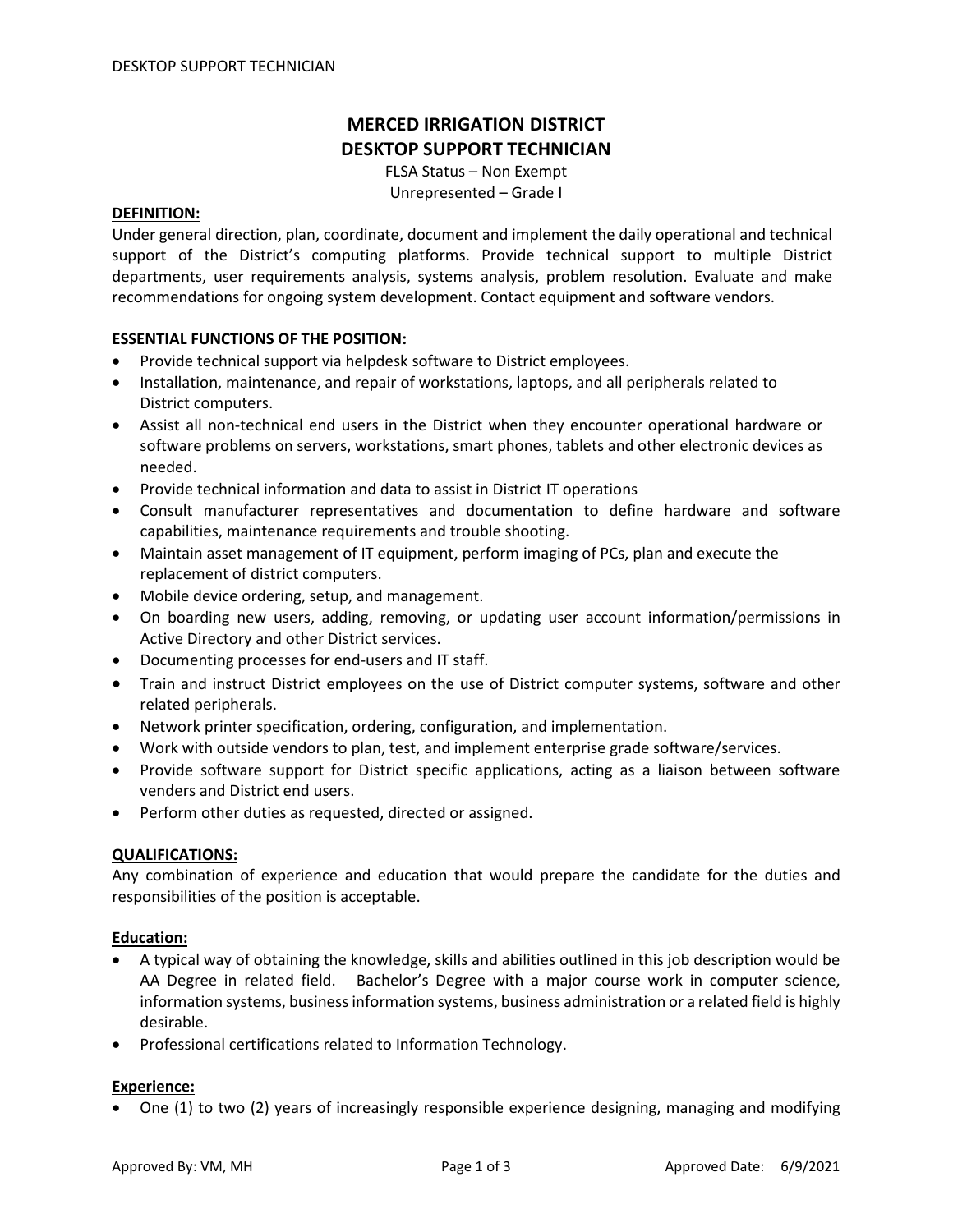networked workstations and installing/troubleshooting software applications and peripheral equipment preferred.

### **Ability to:**

- Communicate clearly and concisely, orally and in writing.
- Coordinate and provide technical training for end users.
- Lift and move equipment weighing up to fifty (50) pounds.
- Troubleshoot and perform routine maintenance on computer systems.
- Reason logically, use a variety of techniques to resolve problems, and manage time and resources.
- Handle multiple assignments and work under deadlines.
- Configure desktop computers and related peripherals.
- Work outside of normal business hours as needed.
- Learn and adapt quickly to changes in technology.

# **Knowledge of:**

- Helpdesk ticketing software.
- Principles and practices of effective customer service.
- Personal computers, including hardware, software, and related peripheral equipment.
- Enterprise support of Microsoft Windows desktop and server,
- Enterprise support of Microsoft Office applications.
- Basic Microsoft 365 administration.
- Basic networking fundamentals.

### **Necessary Special Requirements:**

- A valid California Class C Driver License and the ability to maintain insurability under the District's vehicle insurance program.
- Abide by all District policies, guidelines and rules.

### **ENVIRONMENTAL FACTORS:**

- Exposure to the sun: 10% or less work time spent outside a building and exposed to the sun.
- Irregular or extended work hours: Occasionally required to change working hours or work overtime.
- Work performed in an office environment

The mental and physical demands described here are representative of those that must be met by an employee to successfully perform the essential functions of this job. Reasonable accommodations may be made to enable individuals with disabilities to perform the essential functions:

### **ESSENTIAL MENTAL ABILITIES:**

- Exercise independent judgment.
- Self-directing and organized.
- Reason objectively.
- Assess, project and plan work activities on a daily and weekly basis.
- Interpret state/ federal/agency regulations.
- Document concisely, accurately and timely.
- Handle a variety of duties which may be interrupted or changed by immediate circumstances.